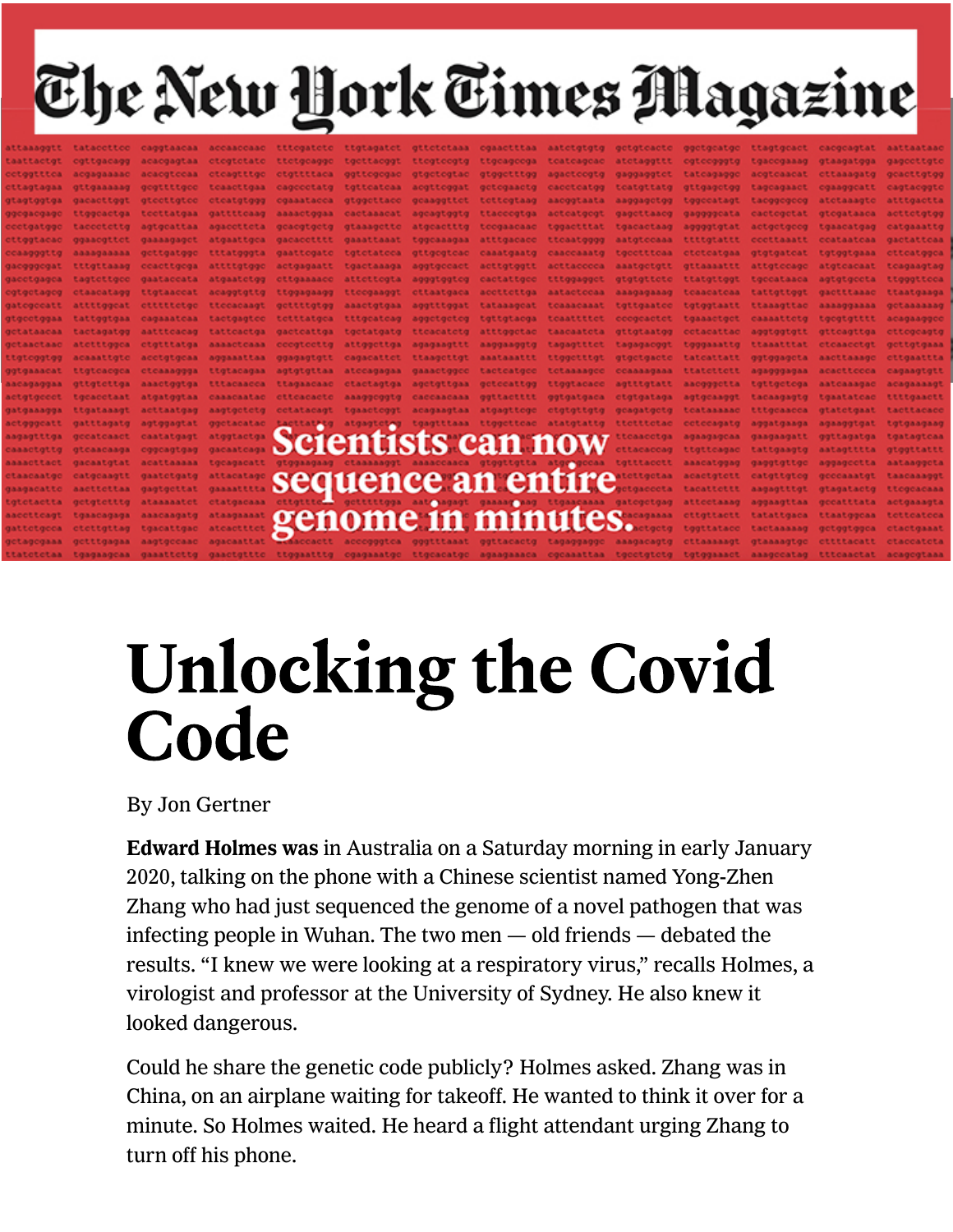"OK," Zhang said at last. Almost immediately, Holmes posted the sequence on a website called Virological.org; then he linked to it on Twitter. Holmes knew that researchers around the world would instantly start unwinding the pathogen's code to try to find ways to defeat it.

From the moment the virus genome was first posted by Holmes, if you looked, you could find a genetic component in almost every aspect of our public-health responses to SARS-CoV-2. It's typically the case, for instance, that a pharmaceutical company needs samples of a virus to create a vaccine. But once [the sequence was in the public realm,](https://www.nytimes.com/interactive/2020/04/03/science/coronavirus-genome-bad-news-wrapped-in-protein.html) Moderna, an obscure biotech company in Cambridge, Mass., immediately began working with the National Institutes of Health on a plan. "They never had the virus on site at all; they really just used the sequence, and they viewed it as a software problem," Francis deSouza, the chief executive of Illumina, which makes the sequencer that Zhang used, told me with some amazement last summer, six months before the Moderna vaccine received an emergency-use authorization by the Food and Drug Administration. The virus's code also set the testing industry into motion. Only by analyzing characteristic aspects of the virus's genetic sequence could scientists create kits for the devices known as P.C.R. machines, which for decades have used genetic information to formulate fast diagnostic tests.

In the meantime, sequencing was put to use to track viral mutations beginning with studies published in February 2020 demonstrating that the virus was spreading in the U.S. This kind of work falls within the realm of genomic epidemiology, or "gen epi," as those in the field tend to call it. Many of the insights date to the mid-1990s and a group of researchers in Oxford, England, Holmes among them. They perceived that following evolutionary changes in viruses that gain lasting mutations every 10 days (like the flu) or every 20 days (like Ebola) was inherently similar to  $$ and, as we now know, inherently more useful than — following them in animals, where evolution might occur over a million years.

An early hurdle was the tedious nature of the work. The Oxford group had to analyze genetic markers through a slow and deliberate process that could provide insight into a few dozen characteristics of each new variant. It wasn't until the late 2000s that drastic improvements in geneticsequencing machines, aided by huge leaps in computing power, allowed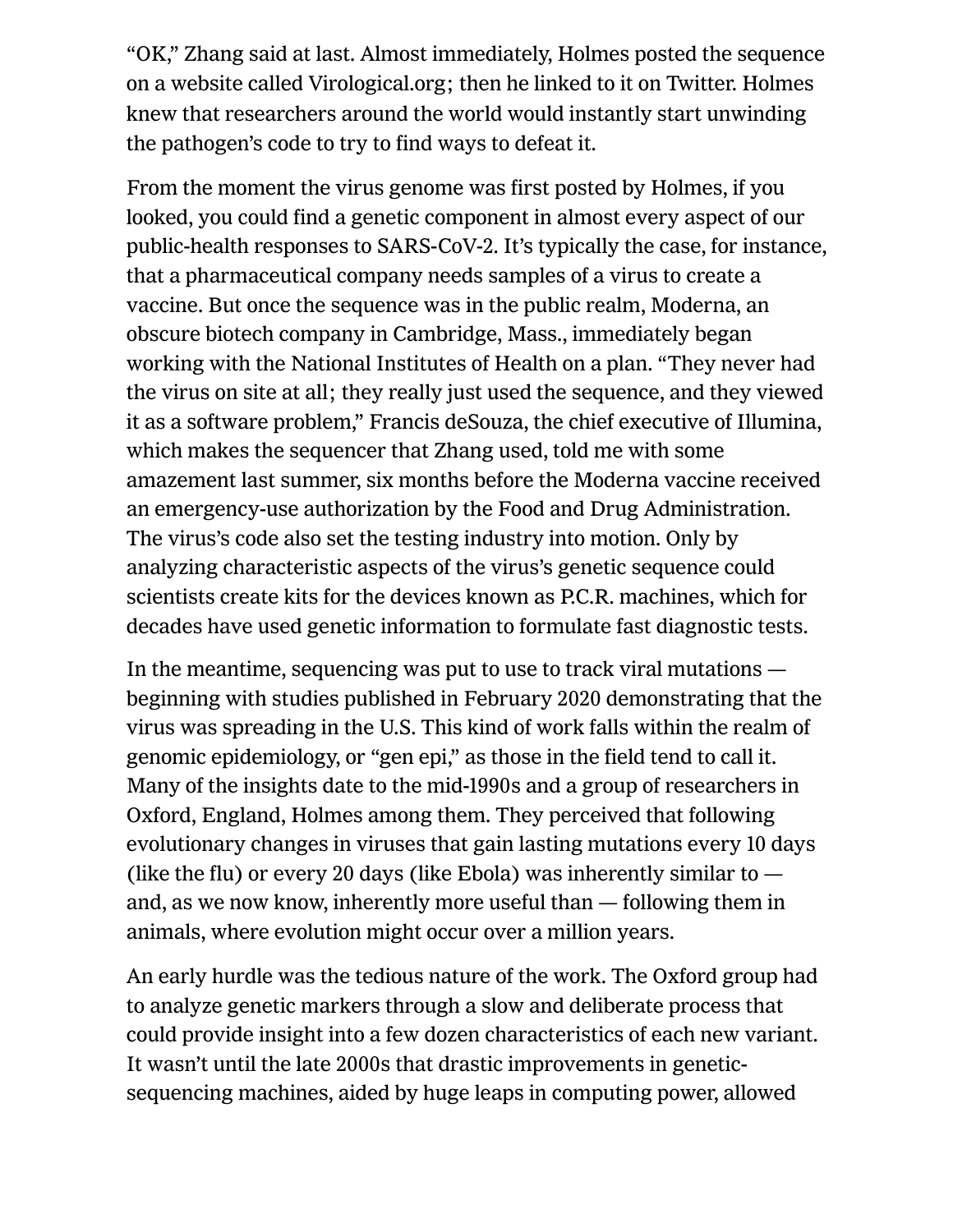researchers to more easily and quickly read the complete genetic codes of viruses, as well as the genetic blueprint for humans, animals, plants and microbes.

In the sphere of public health, one of the first big breakthroughs enabled by faster genomic sequencing came in 2014, when a team at the Broad Institute of M.I.T. and Harvard began sequencing samples of the Ebola virus from infected victims during an outbreak in Africa. The work showed that, by contrasting genetic codes, hidden pathways of transmission could be identified and interrupted, with the potential for slowing (or even stopping) the spread of infection. It was one of the first real-world uses of what has come to be called genetic surveillance. A few years later, doctors toting portable genomic sequencers began tracking the Zika virus around Central and South America. Sequencers were getting better, faster and easier to use.

To many, the most familiar faces of this technology are clinical testing companies, which use sequencing machines to read portions of our genetic code (known as "panels" or "exomes") to investigate a few crucial genes, like those linked to a higher risk of breast cancer. But more profound promises of genome sequencing have been accumulating stealthily in recent years, in fields from personal health to cultural anthropology to environmental monitoring. [Crispr, a technology reliant on sequencing,](https://www.nytimes.com/2020/01/08/magazine/gene-drive-mosquitoes.html)  gives scientists the potential to repair disease-causing mutations in our genomes. "Liquid biopsies," in which a small amount of blood is analyzed for DNA markers, offer the prospect of cancer diagnoses long before symptoms appear. The Harvard geneticist George Church told me that one day sensors might "sip the air" so that a genomic app on our phones can tell us if there's a pathogen lurking in a room. Sequencing might even make it possible to store any kind of data we might want in DNA — such an archival system would, in theory, be so efficient and dense as to be able to hold the entire contents of the internet in a pillowcase.

Historians of science sometimes talk about new paradigms, or new modes of thought, that change our collective thinking about what is true or possible. But paradigms often evolve not just when new ideas displace existing ones, but when new tools allow us to do things — or to see things — that would have been impossible to consider earlier. The advent of commercial genome sequencing has recently, and credibly, been compared to the invention of the microscope, a claim that led me to wonder whether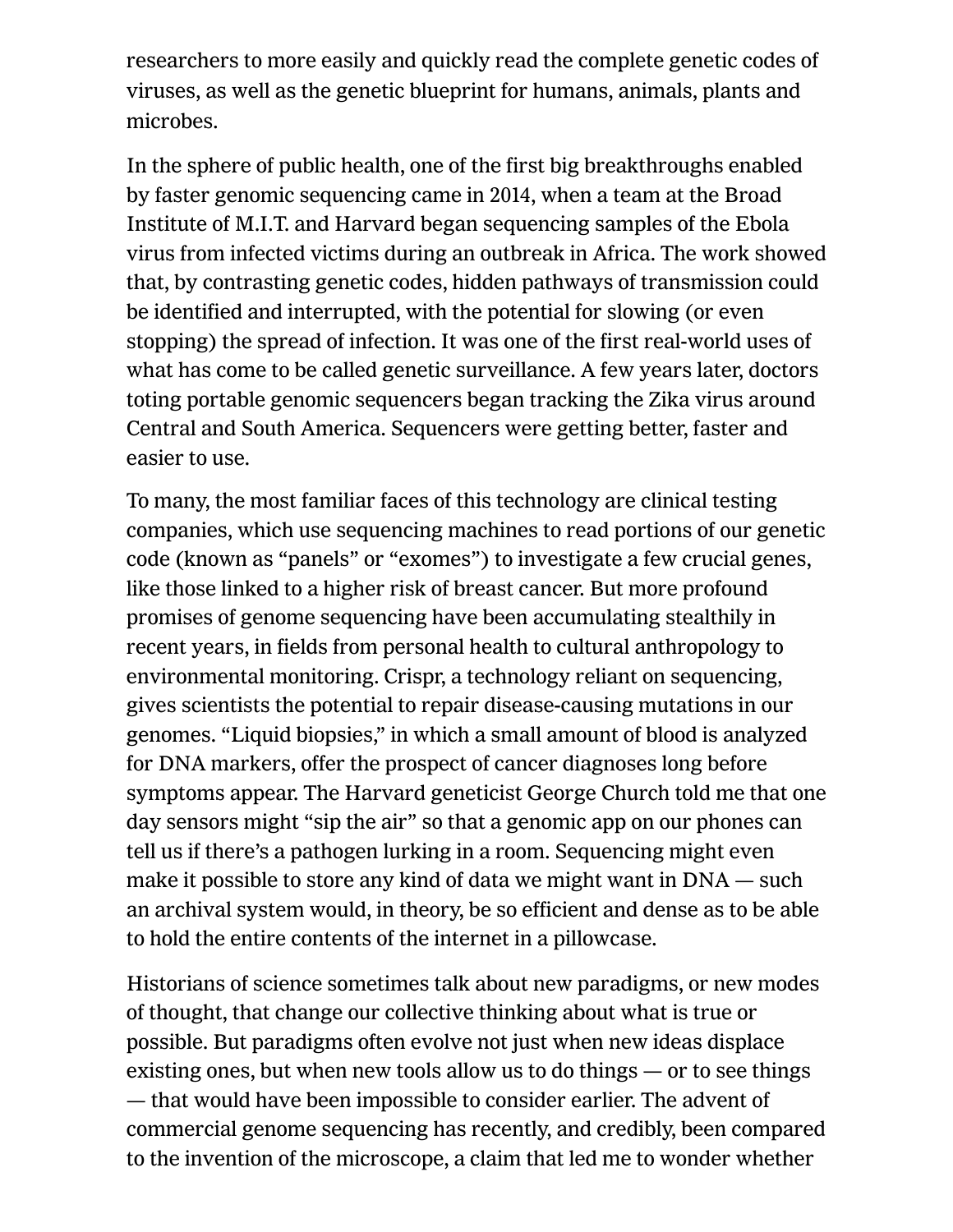this new, still relatively obscure technology, humming away in wellequipped labs around the world, would prove to be the most important innovation of the 21st century. Already, in Church's estimation, "sequencing is 10 million times cheaper and 100,000 times higher quality than it was just a few years ago." If a new technological paradigm is arriving, bringing with it a future in which we constantly monitor the genetics of our bodies and everything around us, these sequencers — easy, quick, ubiquitous — are the machines taking us into that realm.

And unexpectedly, Covid-19 has proved to be the catalyst. "What the pandemic has done is accelerate the adoption of genomics into infectious disease by several years," says deSouza, the Illumina chief executive. He also told me he believes that the pandemic has accelerated the adoption of genomics into society more broadly — suggesting that quietly, in the midst of chaos and a global catastrophe, the age of cheap, rapid sequencing has arrived.

One morning last August, after the pandemic's first wave had ebbed on the East Coast, I visited the New York Genome Center in Lower Manhattan to observe the process of genetic sequencing. On that day, lab technicians were working on a slew of SARS-CoV-2 samples taken from patients at New Jersey's Hackensack University Medical Center. Dina Manaa, a lab manager at the center, handed me a blue lab coat upon my arrival. "I'll walk you through the entire process," Manaa said, and over the next 20 minutes, we went up and down the lab's aisles as she explained the work.

The sequencing of a virus, much like the sequencing of human DNA from a cheek swab or a drop of blood, is painstaking. Samples are moved along what is essentially an assembly line: "weighed" on exquisitely sensitive "scales" to check the mass of the specimen; bathed with chemical solutions known as reagents; tagged with a "bar code" of genetic material so each sample can be individually tracked. Most of the preparations, Manaa explained, are about checking the quality of the virus sample and then amplifying its genetic material — in effect, transforming a tiny and invisible amount of the coronavirus extracted from a swab into vast quantities of DNA, all in preparation for being read and analyzed by a device built to do exactly that.

In another lab, Manaa paused by a row of five sleek and identical new machines, the Illumina NovaSeq 6000 — or "Nova-seeks," as they're called. These were similar to the machines used in China to sequence the virus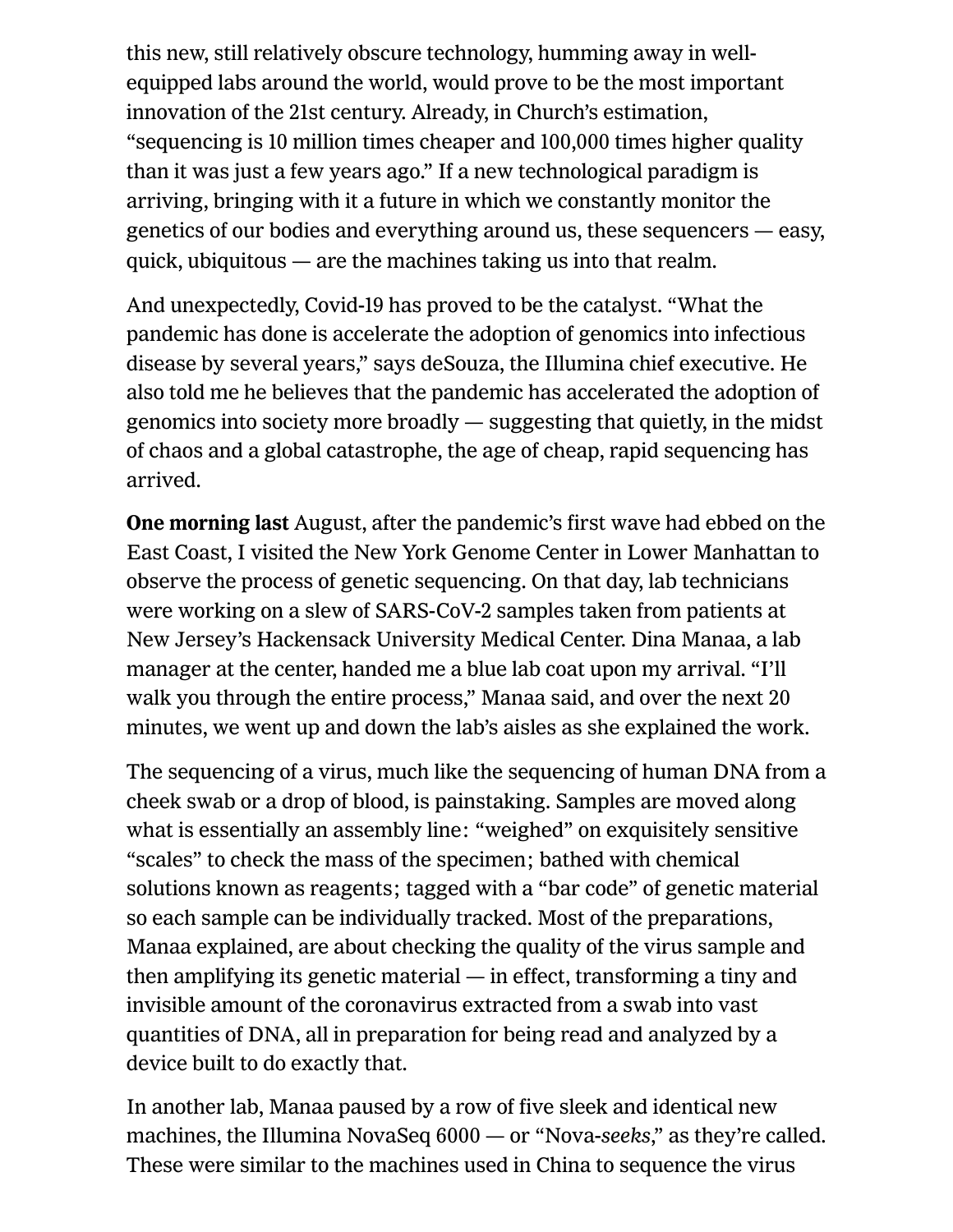for the first time, six months before. The NovaSeqs are about the size of an office photocopier and have few distinguishing features, apart from a large touch-screen interface and a vent pipe that rises from the back of the device to the ceiling. Each machine costs roughly \$1 million; there are about 1,000 of them in the world right now. At a nearby lab bench, a technician named Berrin Baysa was pipetting minuscule amounts of clear, virus-laden solutions from one tube to another and moving her mixtures into small, spinning centrifuges. After nearly two days of preparation, these were the final steps for the Hackensack samples. At last, Baysa combined the tiny cocktails she had made by pouring them together into something known as a flow-cell, a flat glass cartridge about the size of an iPhone, containing four hollow chambers. She then carefully popped the flow cell into a drawer slot in a NovaSeq 6000.

#### Quietly, in the midst of chaos and a global catastrophe, the age of cheap, rapid sequencing has arrived.

"OK, keep your fingers crossed," she said after punching some instructions into a touch-screen and then tapping "GO." She held up both hands and crossed her own fingers.

For this particular task, it would take the machine two days to complete the readings, she said — meaning that at that point, the full genetic sequences of the virus would be ready for the "bioinformaticians," who would look for patterns and variants in the samples.

The NovaSeqs represent the culmination of about two decades of technological development that in large part began with the Human Genome Project, which was completed in 2003 and funded mainly by the National Institutes of Health. The project showed that the human genome — "nature's complete genetic blueprint for building a human being," as the  $N.I.H.$  describes it  $-$  is composed of a sequence of about three billion "base pairs." These are bonded chemicals coded as A, C, G and T, where A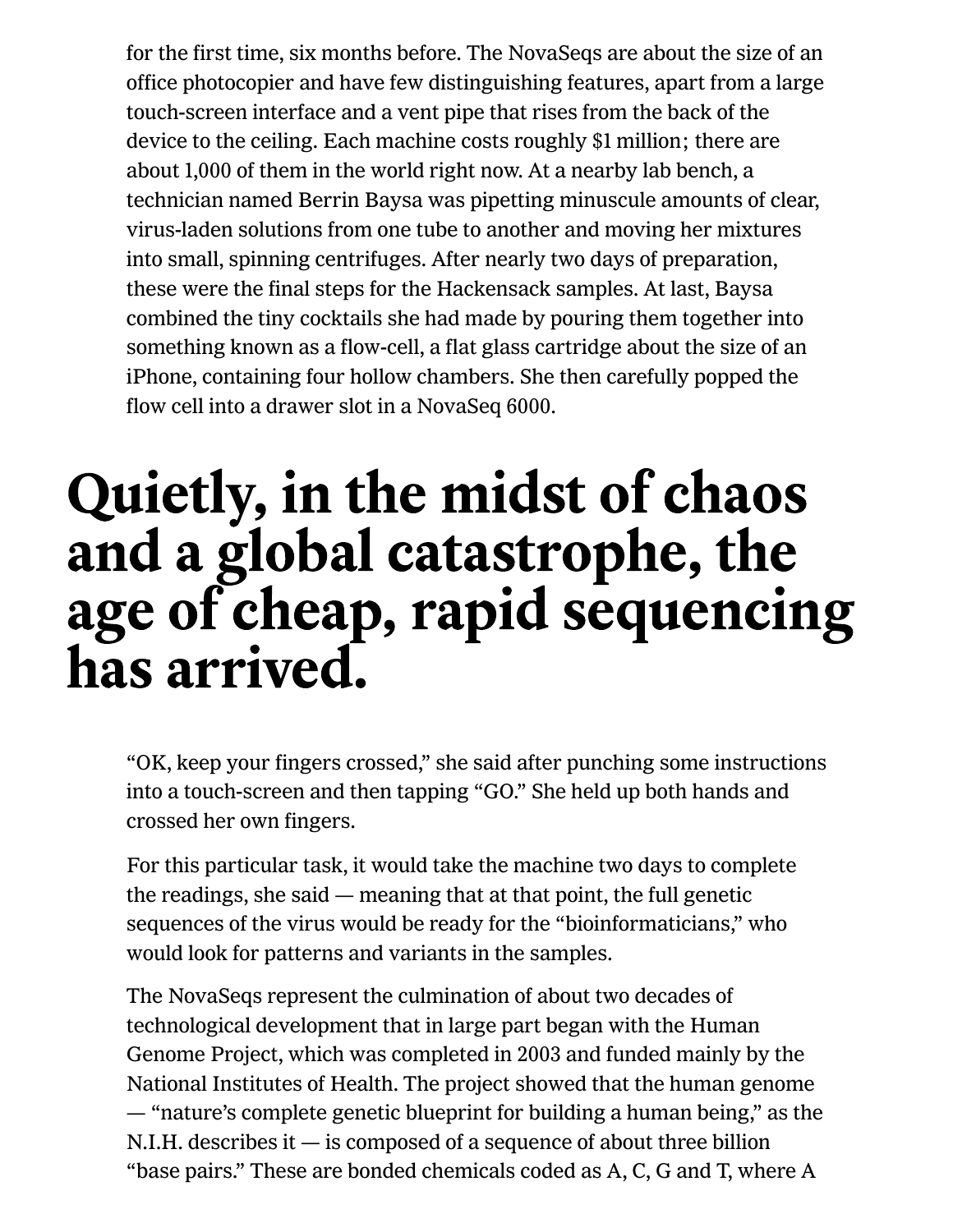stands for adenine, C for cytosine, G for guanine and T for thymine. The chemical pairs are frequently grouped together on our chromosomes, in about 30,000 information-dense strings, or clumps. The clumps are our genes.

The Human Genome Project required 13 years of work and cost more than \$3 billion. Jeffery Schloss, who for many years oversaw technology grants at the National Human Genome Research Institute, a division of the N.I.H., told me that in 2002, he attended a meeting to map out the future of sequencing. "This had been a massive effort, to sequence the human genome," Schloss recalls, "but we knew it was just the beginning of what we needed to do, which meant that sequencing had to change dramatically. And in the course of that meeting, some people brought up this crazy idea: What if you could sequence a big genome for a thousand dollars? What would that enable?"

Most of the scientists in Schloss's circle believed it might lead to profound revelations. By studying the genomes of a large population of, say, Alzheimer's patients, researchers might piece together how certain genes, or combinations of genes, could make someone more likely to become ill. In an even larger sweep, they might gain insights into the health or disease markers of entire population groups or countries. Sequencing might find uses beyond basic science — routine clinical scans for prenatal testing, say, or for genes known to increase the likelihood of certain cancers.

Schloss's office invested \$220 million in various start-ups and ideas over a period of about 15 years. The ultimate goal was to help bring down the cost, and raise the speed, of whole-genome sequencing. Even if the \$1,000 genome remained out of reach, perhaps a new generation of machines might come close. "It was really unclear how long it would take for any of those to get into commercialization," Schloss recalls. "They had to become commercially successful. It was all pretty uncertain." Indeed, many of the sequencing start-ups from the early 2000s ultimately failed in the marketplace. A few, however, were subsumed into the core technology of other firms. A company known as Solexa, for instance, developed ingenious ideas — known as "sequencing by synthesis" — that involved measuring genetic samples optically, with fluorescent dyes that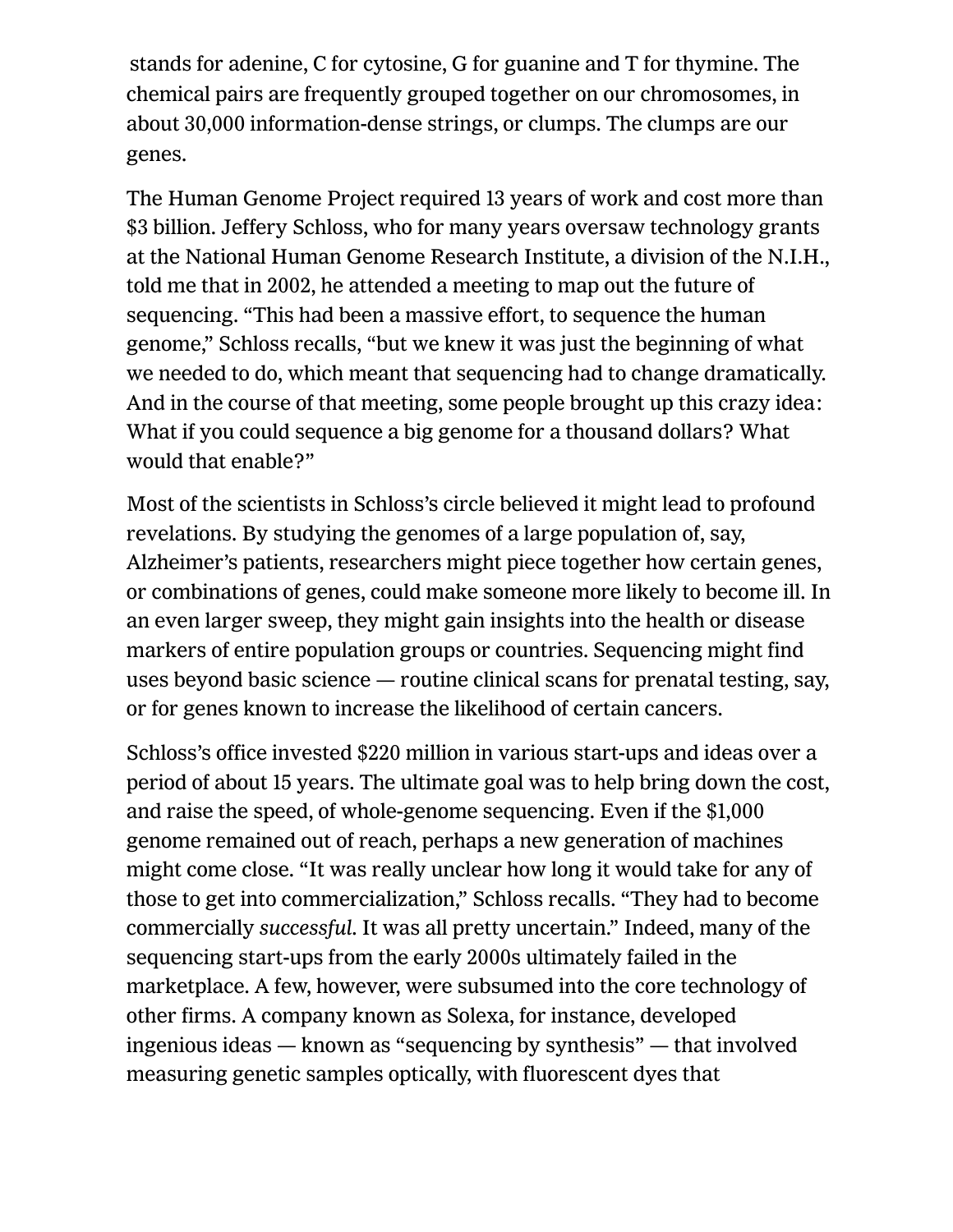illuminated elements of DNA in the samples. That company was ultimately bought by another firm — Illumina, which quickly became a leader in the industry.

As machines improved, the impact was felt mainly in university labs, which had relied on a process called Sanger sequencing, developed in the mid-1970s by the Nobel laureate Frederick Sanger. This laborious technique, which involved running DNA samples through baths of electrically charged gels, was what the scientists at Oxford had depended upon in the mid-1990s; it was also what Dave O'Connor, a virologist at the University of Wisconsin, Madison, was using in the early 2000s, as he and his lab partner, Tom Friedrich, tracked virus mutations. "The H.I.V. genome has about 10,000 letters," O'Connor told me, which makes it simpler than the human genome (at three billion letters) or the SARS-CoV-2 genome (at about 30,000). "In an H.I.V. genome, when we first started doing it, we would be able to look at a couple hundred letters at a time." But O'Connor says his work changed with the advent of new sequencing machines. By around 2010, he and Friedrich could decode 500,000 letters in a day. A few years later, it was five million.

By 2015, the pace of improvement was breathtaking. "When I was a postdoctoral fellow, I actually worked in Fred Sanger's lab," Tom Maniatis, the head of the New York Genome Center, told me. "I had to sequence a piece of DNA that was about 35 base pairs, and it took me a year to do that. And now, you can do a genome, with three billion base pairs, overnight." Also astounding was the decrease in cost. Illumina achieved the \$1,000 genome in 2014. Last summer, the company announced that its NovaSeq 6000 could sequence a whole human genome for \$600; at the time, deSouza, Illumina's chief executive, told me that his company's path to a \$100 genome would not entail a breakthrough, just incremental technical improvements. "At this point, there's no miracle that's required," he said. Several of Illumina's competitors — including BGI, a Chinese genomics company — have indicated that they will also soon achieve a \$100 genome. Those in the industry whom I spoke with predicted that it may be only a year or two away.

These numbers don't fully explain what faster speeds and affordability might portend. But in health care, the prospect of a cheap whole-genome test, perhaps from birth, suggests a significant step closer to the realization of personalized medicines and lifestyle plans, tailored to our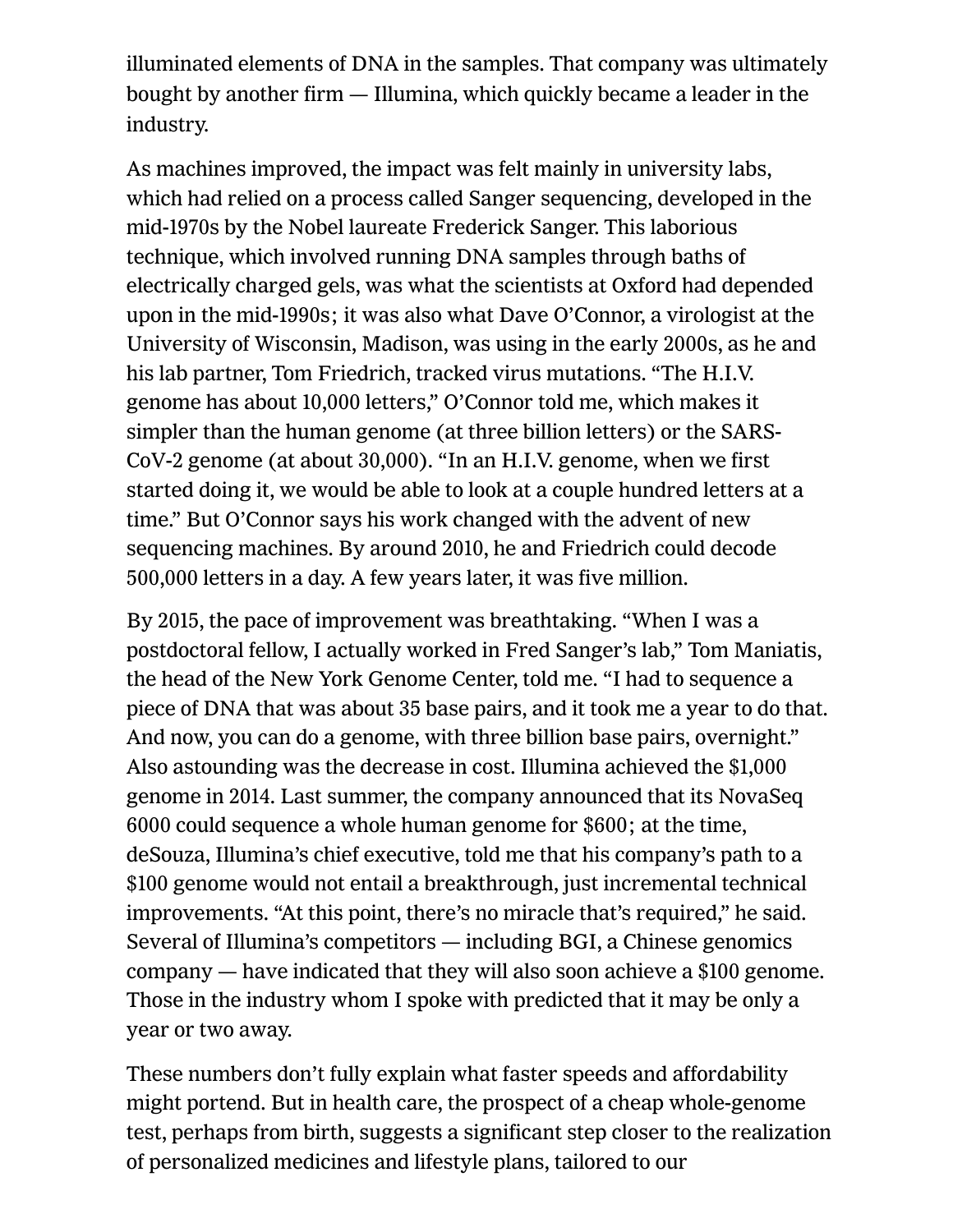genetic strengths and vulnerabilities. "When that happens, that's probably going to be the most powerful and valuable clinical test you could have, because it's a lifetime record," Maniatis told me. Your complete genome doesn't change over the course of your life, so it needs to be sequenced only once. And Maniatis imagines that as new information is accumulated through clinical studies, your physician, armed with new research results, could revisit your genome and discover, say, when you're 35 that you have a mutation that's going be a problem when you're 50. "Really, that is not science fiction," he says. "That is, I'm personally certain, going to happen."

In some respects, it has begun already, even amid a public-health crisis. In January, the New York Genome Center began a partnership with Weill-Cornell and NewYork-Presbyterian hospitals to conduct whole-genome sequences on thousands of patients. Olivier Elemento, a doctor who leads the initiative at Weill-Cornell, told me that the goal is to see how a wholegenome sequence — not merely the identification of a few genetic traits could inform diagnosis and treatment. What is the best medication based on a patient's genome? What is the ideal dosage? "We're trying to address a very important question that's never been answered at this scale," Elemento explained: "What is the utility of whole-genome sequencing?" He said he believed that within one or two years, the study would lead to an answer.

## 'Sequencing is 10 million times cheaper and 100,000 times higher quality than it was just a few years ago.'

Some of the grandest hopes for sequencing have arisen from the notion that our genes are deterministic — and that by understanding our DNA's code, we might limn our destiny. When an early reading of the human genome was unveiled in 2000, President Bill Clinton noted that we were getting a glimpse of "one of the most important, most wondrous maps ever produced by humankind." But the map has often proved hard to read, its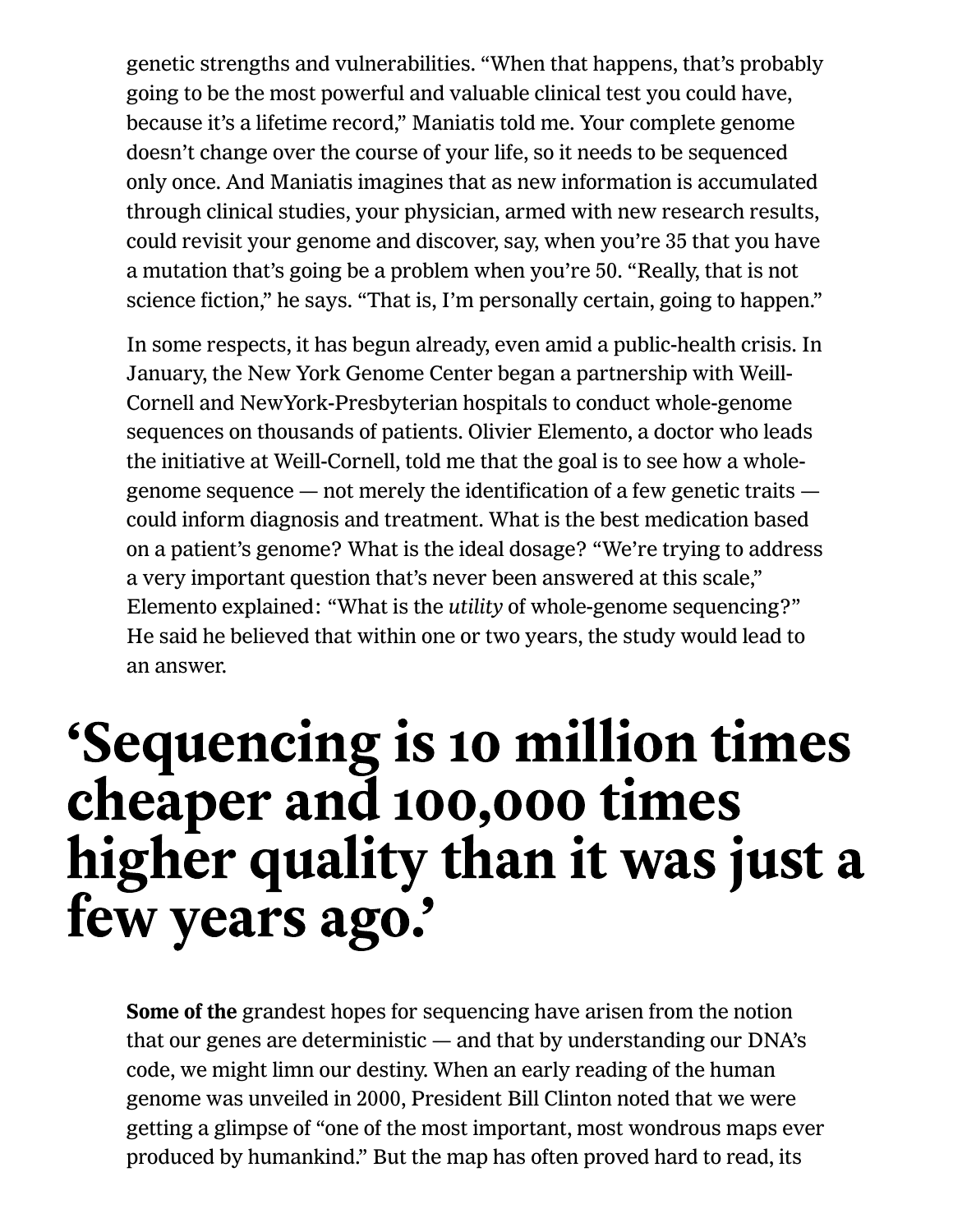routes unclear. The past 20 years have demonstrated that inherited genes are just one aspect of a confounding system that's not easily interpreted. The progress of using gene therapy to treat diseases, for instance, has been halting; it wasn't until last year that physicians had a resounding success with a treatment on several patients with heritable genes for sickle-cell anemia. In the meantime, scientists have come to realize something else: A complex overlay of environmental and lifestyle factors, as well as our microbiomes, appear to have interconnected effects on health, development and behavior.

And yet, in the course of the past year, some of the extraordinary hopes for genomic sequencing did come true, but for an unexpected reason. During the summer and fall, I spoke frequently with executives at Illumina, as well as its competitor in Britain, Oxford Nanopore. It was clear that the pandemic had meant a startling interruption in their business, but at each company the top executives perceived the situation as an opportunity the first pandemic in history in which genomic sequencing would inform our decisions and actions in real time.

From the start, the gen-epi community understood that the SARS-CoV-2 virus would form new variants every few weeks as it reproduced and spread; it soon became clear that it could develop one or more alterations (or mutations) at a time in the genome's 30,000 base letters. Because of this insight, on Jan. 19, 2020, just over a week after the virus code was released to the world, scientists could look at 12 complete virus genomes shared from China and conclude that the fact that they were nearly identical meant that those 12 people had been infected around the same time and were almost certainly infecting one another. "That was something where the genomic epidemiology could help us to say, loudly, that human transmission was rampant, when it wasn't really being acknowledged as it should have been," Trevor Bedford, a scientist at the Fred Hutchinson Cancer Research Center, told me.

When Bedford's lab began studying viral genomes in Seattle, he could go a step further. By late February, he concluded that new cases he was seeing were not just being imported to the U.S. from China. Based on observations of local mutations — two strains found six weeks apart looked too similar to be a coincidence — community transmission was happening here. On Feb. 29, Bedford put up a Twitter post that noted,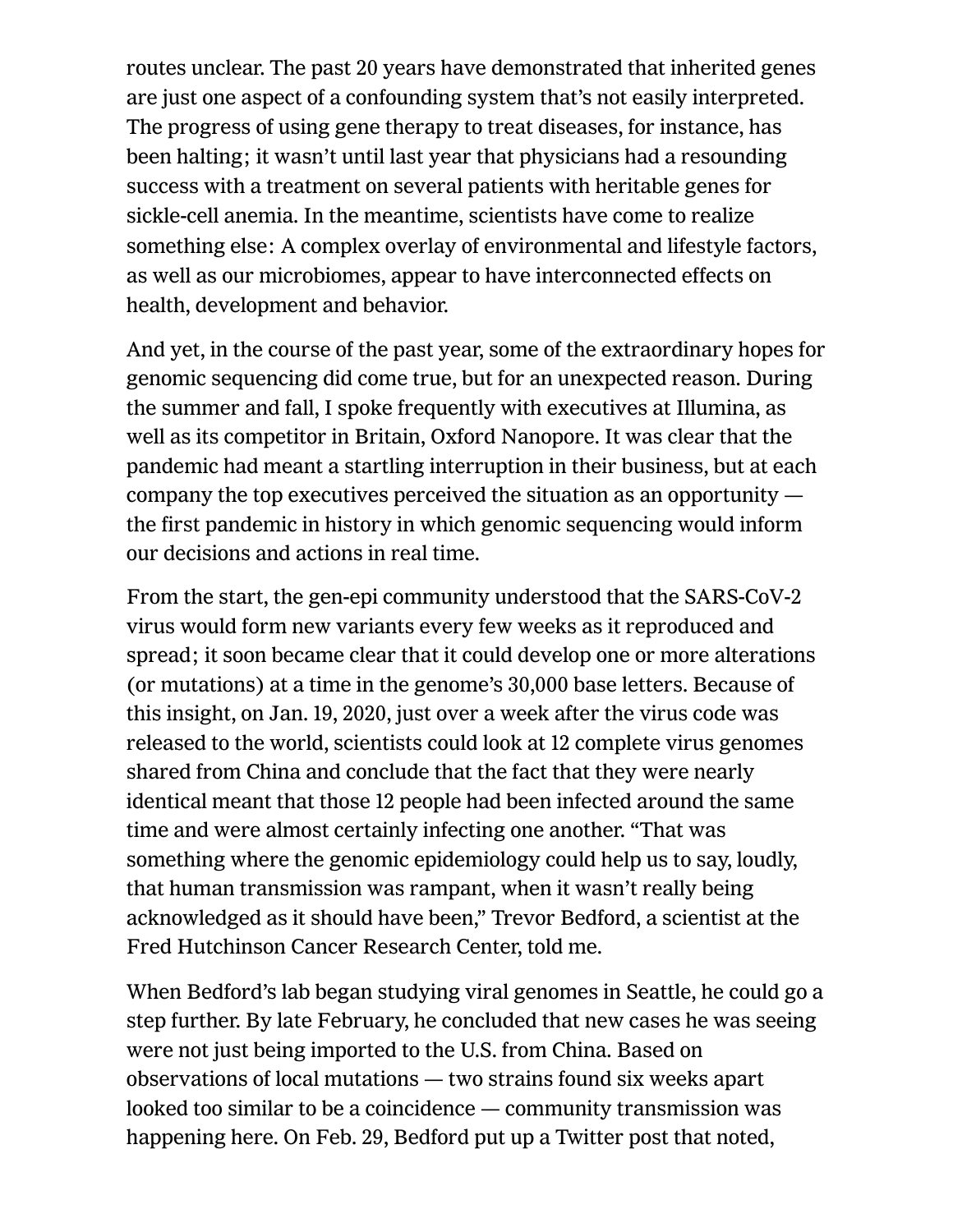chillingly, "I believe we're facing an already substantial outbreak in Washington State that was not detected until now." His proof was in the code.

Bedford's lab was one of many around the world that began tracking the virus's evolution and sharing it in global databases. In the meantime, genepi researchers used sequencing for local experiments too. In the spring of 2020, a team of British scientists compared virus sequences sampled from ill patients at a single hospital to see if their infections came from one another or from elsewhere. "We were able to generate data that were useful in real time," Esteé Torok, an academic physician at the University of Cambridge who helped lead the research, told me. "And in an ideal world, you could do that every day." In other words, sequencing had advanced from a few years ago, when scientists might publish papers a year after an outbreak, to the point that genetic epidemiologists could compare mutations in a specific location in order to be able to raise alarms — We have community spread! Patients on Floor 3 are transmitting to Floor 5! — and act immediately.

To watch the pandemic unfold from the perspective of those working in the field of genomics was to see both the astounding power of new sequencing tools and the catastrophic failure of the American public-health system to take full advantage of them. At the end of July, the National Academy of Sciences [released a report](https://www.nap.edu/read/25879/chapter/2) noting that advances in genomic sequencing could enable our ability "to break or delay virus transmission to reduce morbidity and mortality." And yet the report scathingly noted that sequencing endeavors for the coronavirus were "patchy, typically passive, reactive, uncoordinated and underfunded." Every scientist I spoke with understood that the virus could evolve into [dangerous new variants](https://www.nytimes.com/interactive/2021/health/coronavirus-variant-tracker.html); it was many months before one in particular, [known as B.1.1.7,](https://www.nytimes.com/interactive/2021/health/coronavirus-mutations-B117-variant.html) emerged and demonstrated that it was more transmissible and most likely more deadly. Researchers were similarly worried that our sequencing efforts to track the pathways of infection — unlike more serious and governmentsupported efforts in Britain or Australia — were flailing.

One of the Biden administration's approaches to slowing the pandemic has been to invest \$200 million in sequencing virus samples from those who test positive. With the recent approval of the \$1.9 trillion American Rescue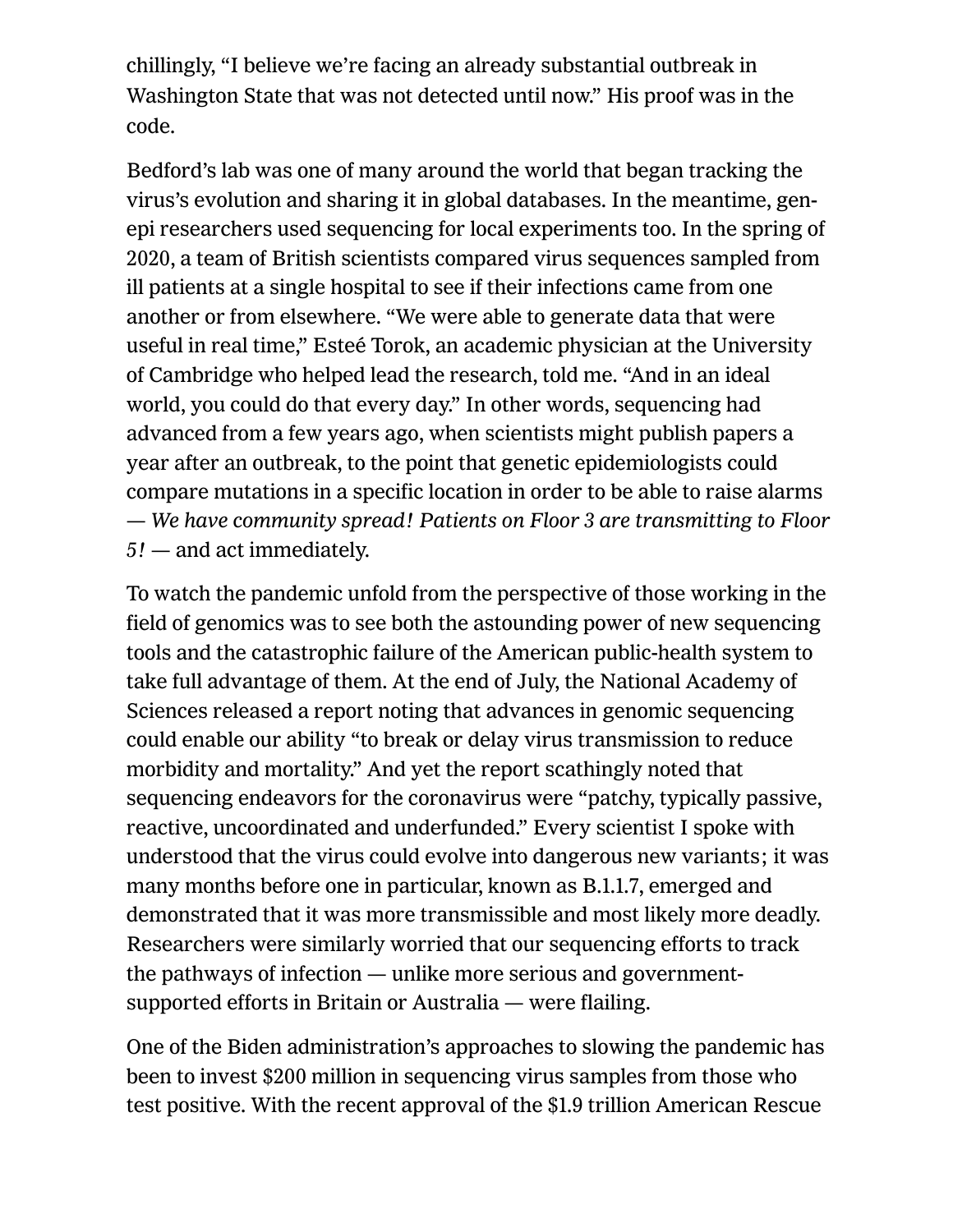Plan, a further \$1.75 billion will be allocated to the Centers for Disease Control and Prevention to support genomic sequencing and disease surveillance.

In late January, the C.D.C. began disbursing money to public-health laboratories around the country to bolster the sequencing work already being done at academic labs. But the effort was starting from a low [baseline. One calculation in The Washington Post noted that the United](https://www.washingtonpost.com/health/2021/01/29/genetic-sequencing-mutations-coronavirus/) States had ranked 38th globally in terms of employing sequencing during the pandemic; as of mid-February, the U.S. was still trying to catch up to many European and Asian countries. And it therefore couldn't be said that new or dangerous variants weren't landing on our shores or emerging here afresh. What could be said is that we were unable to know.

## One day sensors might 'sip the air' so that a genomic app on our phones can tell us if there's a pathogen lurking in a room.

One day at the New York Genome Center, a researcher named Neville Sanjana told me that he thinks of genetic sequencers not as a typical invention but as a kind of "platform technology." The phrase resonates among those who study innovation. Such technological leaps are rare. They represent breakthroughs that give rise to "platforms" — cellphones, say, or web browsers — that in time revolutionize markets and society.

The immense value of a platform innovation is related to how it can be adapted for a range of uses that are unforeseen at its inception. It can be like a toolbox, waiting at the back of a closet. What happened with sequencing during the pandemic serves as a good example. Another is Sanjana's work on new Crispr technologies, which he uses to modify or repair strings of DNA to better understand the genetic basis of human disease. Twenty years ago, when officials at the N.I.H. talked about investing in the future of sequencing, altering the human, plant or animal genome on a regular basis was not something they could have predicted.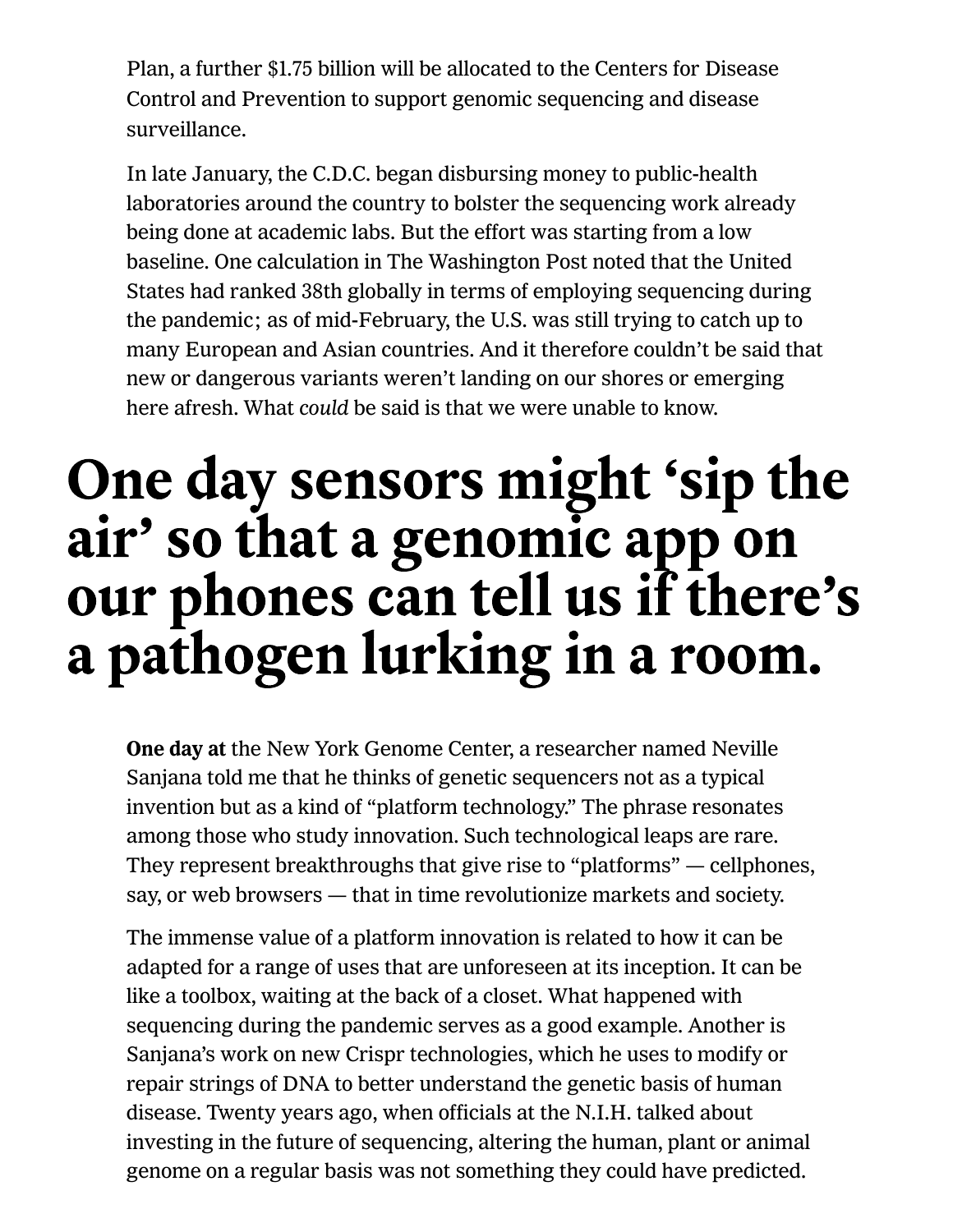But Crispr requires Sanjana to constantly evaluate his editing by using sequencers — usually a desktop Illumina model, in his case — to check the results. "It would be impossible to do these experiments otherwise," he says.

It has been the case historically that platform innovations don't merely create new applications. They create new industries. And while countless genomics companies have already sprung up, for now just four companies run most of the sequencing analyses in the world. These are Illumina and Pacific Biosciences, based in the United States; Oxford Nanopore Technologies, based in Britain; and China's BGI Group.

According to the Federal Trade Commission, Illumina controls roughly 90 percent of the market for sequencing machines in the U.S., and by the company's own assessment, it compiles 80 percent of the genomic information that exists in the world in a given year. It is sometimes described as the Google of the genomics business, not only because of its huge market share but also because of its products' ability to "search" our complete genetic makeup. In short, it dominates the business. Last year, the firm took in over \$3 billion in revenue and about \$650 million in net income. In its hunger for expansion, the company has recently made a run of acquisitions. In late September, for example, Illumina announced that it intended to acquire, for \$8 billion, a biotech company called Grail, which has created a genomic test that runs on an Illumina sequencer and that an early study suggests can successfully detect more than 50 types of cancers from a small sample of blood. On a recent corporate earnings call, deSouza called Grail and early cancer detection "by far the largest clinical application of genomics we're likely to see over the next decade or two."

As the pandemic unfolded, I spoke often to genomics executives about which industries could be transformed by their technologies and how their machines would be deployed in the years to come. One model for the future was built around the strengths of Illumina — big machines like the NovaSeq, with an extraordinary capacity for sequencing, housed in central testing labs (as they are now) and run by specialists. But a very different set of ideas emerges from one of Illumina's main competitors, Oxford Nanopore. Oxford's sequencers involve a technology that is electronic rather than optical; it is based on the concept of moving a sample of DNA through tiny holes — nanopores — in a membrane. The device measures how genetic material (extracted from a sample of blood, say) reacts to an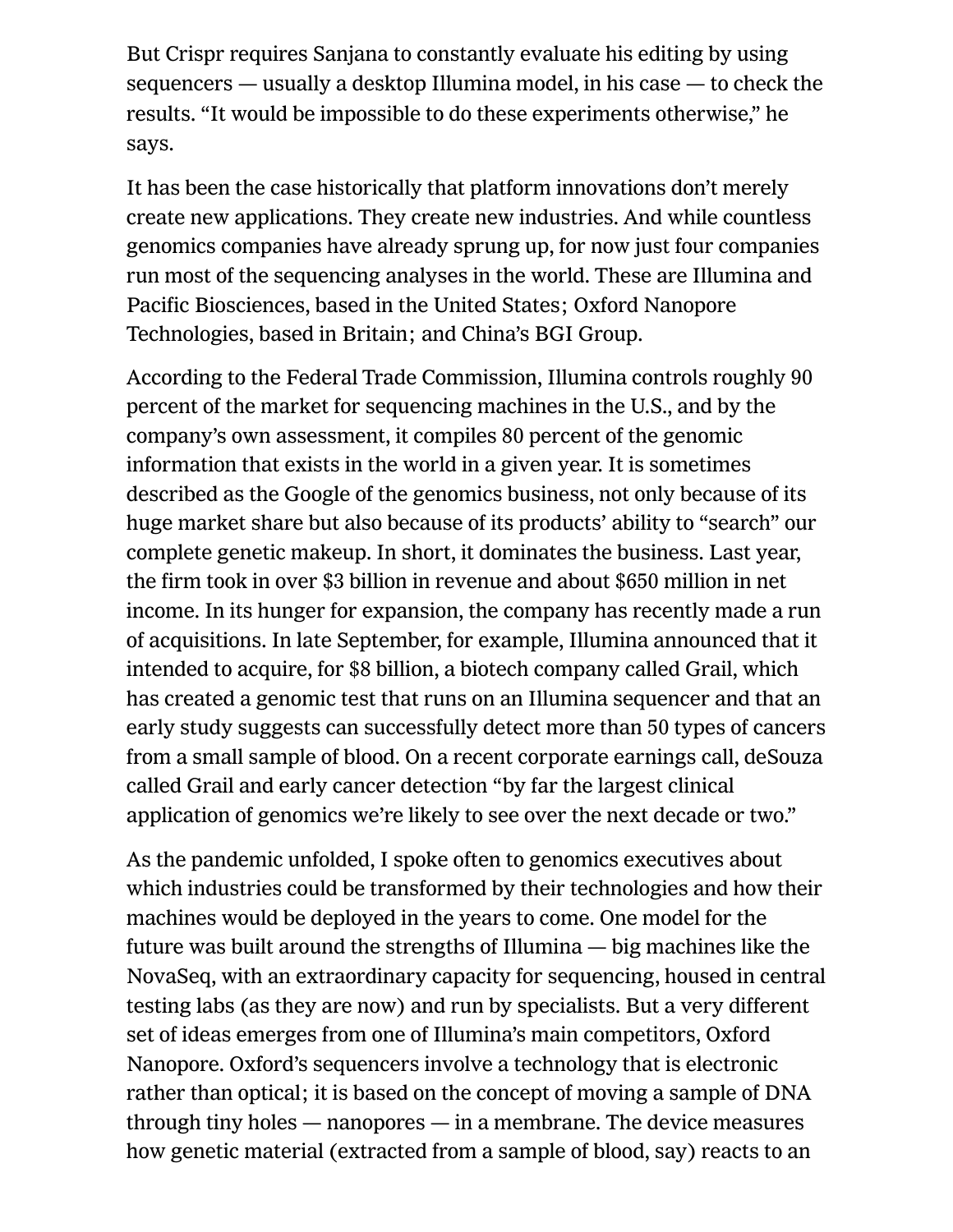electric current during the process, and it registers the letter sequence — A, G, C,  $T$  — accordingly. One distinctive feature is that a nanopore device can read longer threads of DNA than an Illumina device, which can be helpful for some applications. It can also give readouts in real time.

Yet the biggest difference may be its portability. In 2015, Oxford Nanopore began selling a sampling and sequencing gadget called the Minion (pronounced MIN-eye-on) for \$1,000. It is smaller than a small iPhone. The chief executive of Oxford Nanopore, Gordon Sanghera, told me he sees his company's tool as enabling a future in which sequencing insights can be derived during every minute of every day. Inspection officers working in meatpacking plants would get results about pathogenic infection in minutes; surveyors doing environmental monitoring or wastewater analysis can already do the same. Your dentist might one day do a check of your oral microbiome during a regular visit, or your oncologist might sequence your blood once a month to see if you're still in remission. A transplantation specialist might even check, on the spot, about the genomic compatibility of an organ donation. "The company's ethos," Sanghera says, "is the analysis of anything, by anyone, anywhere." Indeed, there happens to be a Minion on the International Space Station right now.

The technology, compared with Illumina's, is considered by most scientists I spoke with to be less accurate, but it has advantages beyond those that Sanghera mentioned. It was the Minion that enabled scientists to test for diseases like Zika without any infrastructure beyond a laptop; more recently, it's what allowed Esteé Torok and other researchers in Britain to track viral mutations in real time in a hospital. "That ability to do sequencing in the field, even in rural Africa, has opened up possibilities that were never previously even envisioned," Eric Green, who runs the National Human Genome Research Institute, part of the N.I.H., told me recently.

Bringing the equivalent of an iPhone into genomics may not effect a revolution overnight. Sanghera doesn't imagine that big central testing labs, or Illumina, could fade away anytime soon; indeed, his own company markets a line of large sequencers for big labs, too. And for sure, related technologies can coexist, much like cloud computing and desktop computing, especially if they solve different problems. For now, Sanghera regards the coronavirus, and the surveillance efforts in Britain and the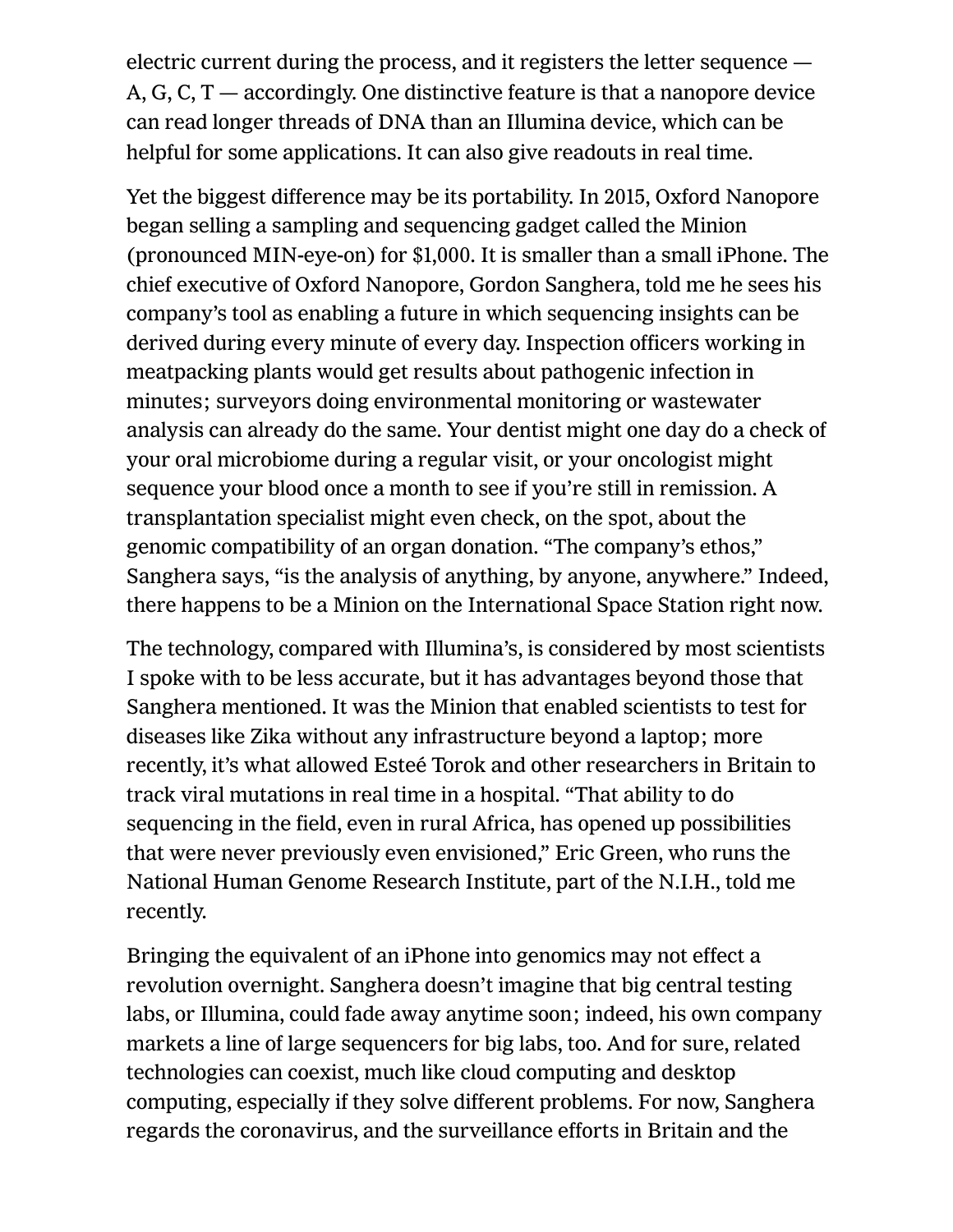U.S. that are increasing demand for his company's products, as hastening the culture's genomic transition. He said he sees no obstacle to a \$100 whole human-genome sequence in the near future. His company, he told me, is also working with a new chip that may eventually bring down the cost to \$10.

It seems beyond debate that the pandemic has demonstrated that we can benefit from genomic sequences even before we fully unravel all their mysteries. We can use them as a sort of global alarm system, for instance, much as they were used by Eddie Holmes and Yong-Zhen Zhang when they shared the SARS-CoV-2 sequence in January 2020. As it happens, there are a variety of different surveillance efforts underway, some driven by health agencies and others by academics, that would go much further than simply posting a sequence on a website — efforts that would share critical public-health information faster and, more broadly, might be useful for another new coronavirus, a deadly influenza strain or even a bioterror attack.

Pardis Sabeti, a geneticist at Harvard, told me that last May she received a philanthropic grant to help develop and deploy a pandemic "pre-emption" [network called Sentinel.](https://www.broadinstitute.org/news/scientific-coalition-developing-surveillance-system-detecting-emerging-pandemics-real-time) "We've always aimed for that ability to do surveillance," she told me, adding that the goal of Sentinel would be to use genomic technologies everywhere — in rural clinics in Europe, villages in Africa, cities in China — to detect familiar pathogens within a single day of their appearance and novel pathogens within a week. The system would then race to share the data, via mobile networks, with health workers and communities so as to elicit a rapid response: travel restrictions, quarantines, medicine. Anything necessary to break chains of transmission. With a virus that spreads exponentially, a day could matter. A week could mean the difference between a small but deadly outbreak [and a global cataclysm. \(The time between the first case of Covid-19 and](https://science.sciencemag.org/content/early/2021/03/17/science.abf8003)  the release of the sequence of the virus was most likely about two months.)

As successive waves of the pandemic washed over the world, I noticed that the buzzword at the sequencing companies also became "surveillance." For the most part, it meant tracking new variants and using sequencing codes to help reveal paths and patterns of transmission. Yet surveillance sometimes seemed a flexible concept, given that Illumina and Oxford Nanopore were selling flexible machines. Surveillance could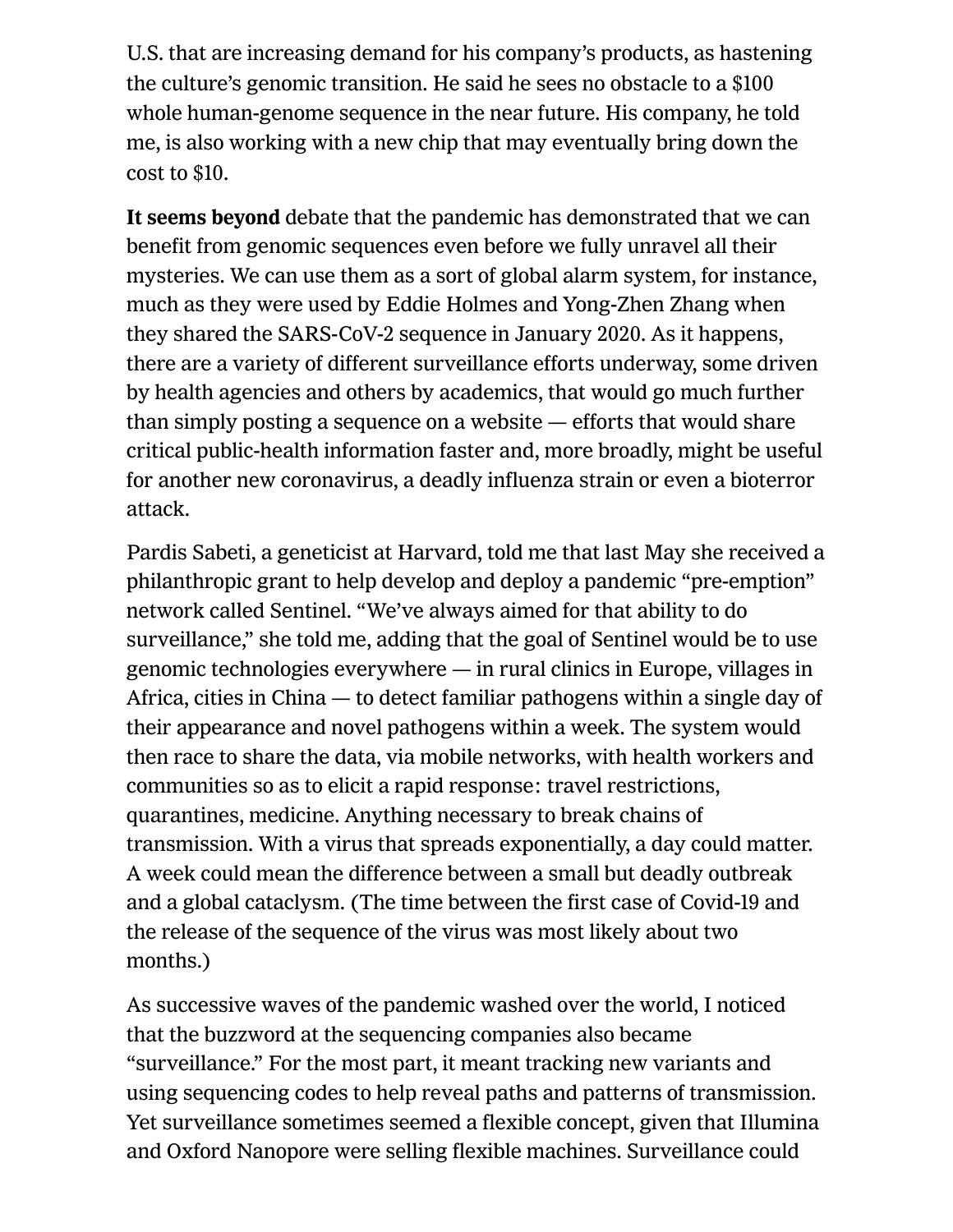mean the search for the next novel virus in Asia or even early cancer detection in our bodies. And it sometimes meant mass testing too. Last year, both deSouza and Sanghera successfully adapted their companies' machines to do clinical diagnostic tests for the coronavirus; the goal was to step in and help increase global testing capacity at a moment when many medical facilities were overwhelmed by the demand.

In many respects, a genetic sequencer is over-engineered for the task of simply testing for a virus. A P.C.R. machine is faster, cheaper and less complex. And yet there are potential advantages to the sequencer. Illumina eventually won emergency approval from the Food and Drug Administration for a diagnostic test for the NovaSeq that can run about 3,000 swab samples, simultaneously, over the course of 12 hours. Thus, a single machine could do 6,000 coronavirus tests per day. Two hundred NovaSeqs could do more than a million. In addition to this immense capacity, it's viable to test for the virus and sequence the virus at the same time: An analysis run on a sequencer could inform patients whether they have the virus, and the anonymized sequencing data on positive samples could give public-health agencies a huge amount of epidemiology data for use in tracking variants. "I can envision a world where diagnosis and sequencing are kind of one and the same," Bronwyn MacInnis, who directs pathogen genomic surveillance at the Broad Institute, told me. "We're not there yet, but we're not a million miles off, either."

Last summer, a few big clinical laboratories, notably Ginkgo Bioworks in Boston, began plans to roll out tests for Illumina sequencers, pending authorization from the F.D.A. Ginkgo, with help from investments from Illumina, as well as a grant from the N.I.H., began building a huge new laboratory next to its current one, where the company would install 10 NovaSeqs. "After we get the big facility built, that's when we'd be trying to hit 100,000 tests a day," Jason Kelly, Ginkgo's chief executive, told me at the time. It was technically possible to sequence many of the positive coronavirus samples, too, he said.

When I asked Kelly what he would do if his capacity goes unused, he didn't seem concerned. He doubted his sequencers would be idle. "By betting on sequencers as our Covid response," he remarked, "we get flexibility for what you can use this for later." After the pandemic, in other words, there will still be new strains of flu and other viruses to code. There will be a backlog of sequencing work for cancer and prenatal health and rare